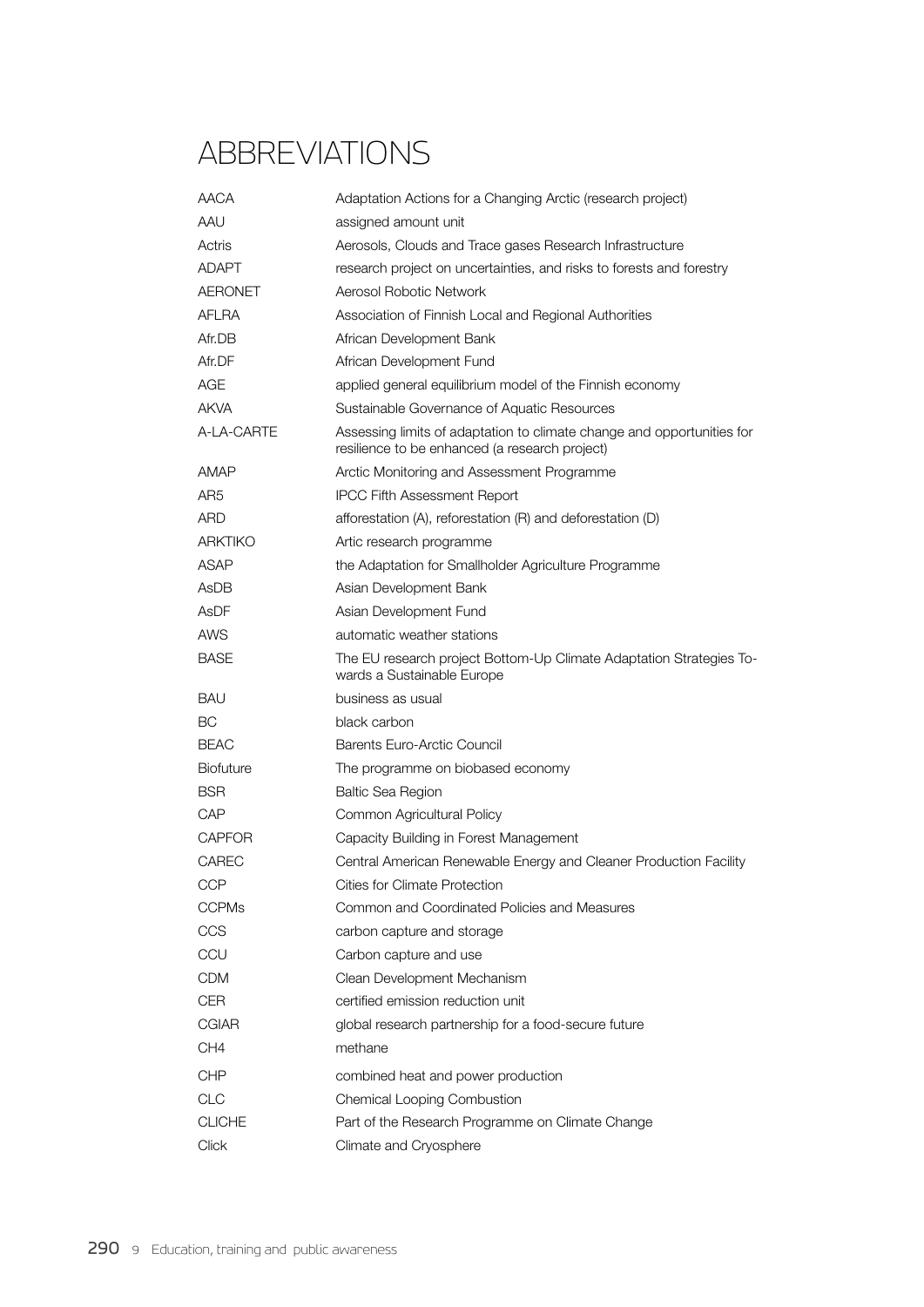| CO <sub>2</sub>     | carbon dioxide                                                                                                                           |
|---------------------|------------------------------------------------------------------------------------------------------------------------------------------|
| $CO2$ eq.           | Carbon dioxide equivalent                                                                                                                |
| CoE                 | Centre of Excellence                                                                                                                     |
| CoM                 | Covenant of Mayors                                                                                                                       |
| <b>CONPAT</b>       | evaluation of health risks posed by compromised drinking water quality<br>due to climatic                                                |
|                     | and other factors                                                                                                                        |
| COP                 | Conference of the Parties                                                                                                                |
| <b>CORINAIR</b>     | <b>CORe INventory AIR emissions</b>                                                                                                      |
| <b>CORSIA</b>       | Carbon Offsetting Scheme for International Aviation                                                                                      |
| <b>COSMOS</b>       | European Community Earth System Models                                                                                                   |
| СP                  | Commitment period                                                                                                                        |
| CR                  | a registry software                                                                                                                      |
| <b>CRF</b>          | Common Reporting Format                                                                                                                  |
| <b>CSEUR</b>        | Consolidated System of EU registries                                                                                                     |
| <b>CTCN</b>         | Climate Technology Centre and Network                                                                                                    |
| <b>CTI</b>          | Climate Technology Initiative                                                                                                            |
| D                   | Deforestation                                                                                                                            |
| d.d. isocline       | degree days, sum of growing season daily average temperatures above<br>$+5 °C$                                                           |
| <b>DEFROST</b>      | Impacts of a changing cryosphere: Depicting ecosystem-climate feed-<br>backs from permafrost, snow and ice (Nordic Center of Excellence) |
| DG CLIMA            | Directorate-General for Climate Action                                                                                                   |
| Dremfia             | dynamic partial equilibrium modeling                                                                                                     |
| DRR                 | Disaster Risk Reduction                                                                                                                  |
| <b>EBRD</b>         | European Bank for Reconstruction and Development                                                                                         |
| EBRD TFs all        | European Bank for Reconstruction and Development - technical co-op-<br>eration and special funds (all EBRD countries of operations)      |
| <b>EBRD TFs ODA</b> | European Bank for Reconstruction and Development - technical co-op-<br>eration and special funds (ODA-eligible countries only)           |
| EBRD-ETC            | European Bank for Reconstruction and Development - Early Transition<br>Countries Fund                                                    |
| EBRD-WBJTF          | European Bank for Reconstruction and Development - Western Balkans<br>Joint Trust Fund                                                   |
| EC                  | European Commission                                                                                                                      |
| ECA&D               | European Climate Assessment & Dataset                                                                                                    |
| <b>ECAC</b>         | European Civil Aviation Conference                                                                                                       |
| <b>ECHAM</b>        | global climate model developed by the Max Planck Institute for Meteo-<br>rology                                                          |
| ECRU                | the Environmental Change Research Unit                                                                                                   |
| EDF                 | European Development Fund                                                                                                                |
| EEA                 | The European Environment Agency                                                                                                          |
| EEA                 | The European Economic Area                                                                                                               |
| EED                 | <b>Energy Efficiency Directive</b>                                                                                                       |
| EEDI                | Energy Efficiency Design Index                                                                                                           |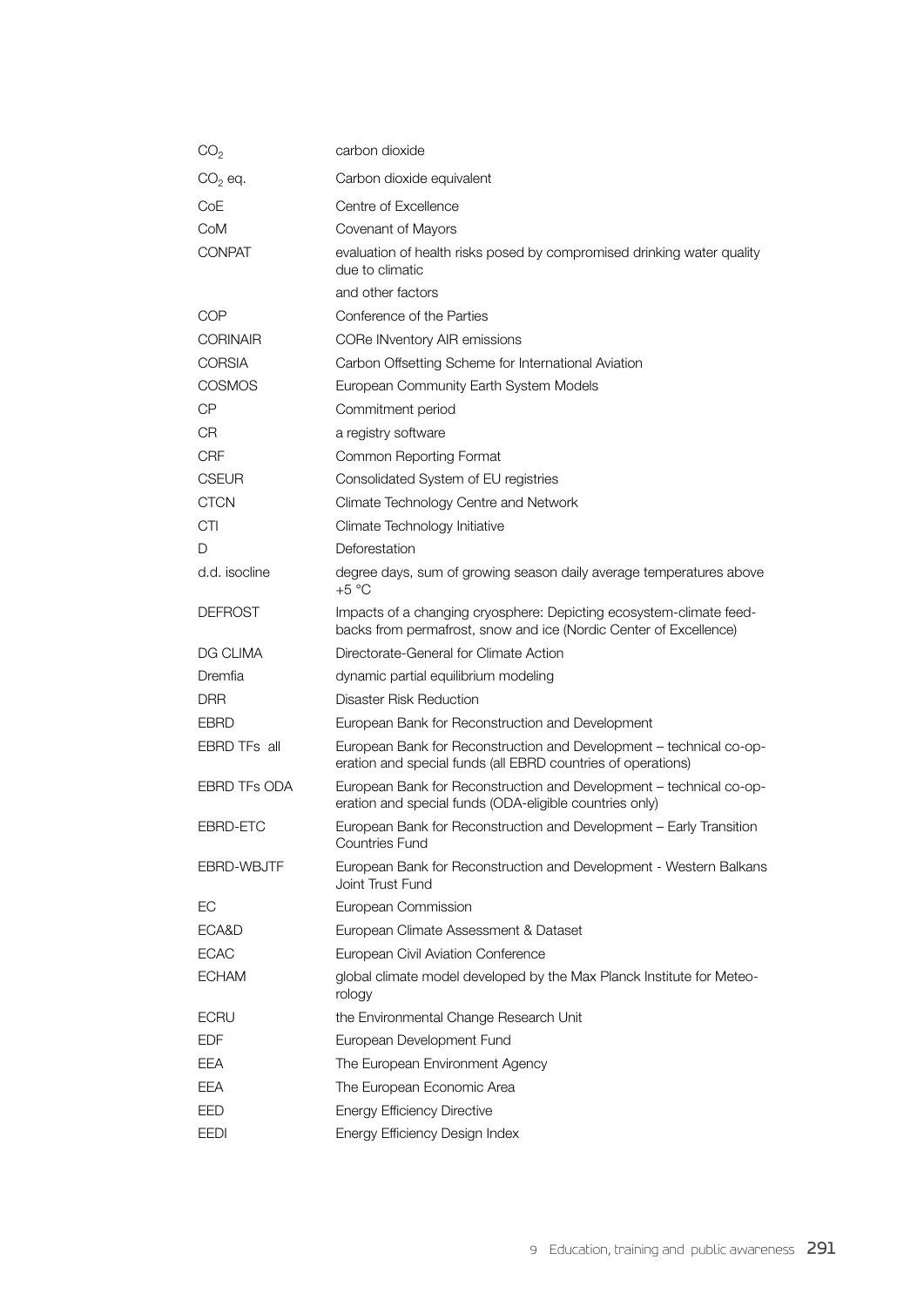| EEP                 | Energy and Environment Partnership                                                                                                 |
|---------------------|------------------------------------------------------------------------------------------------------------------------------------|
| <b>EFDB</b>         | the IPCC Emission Factor Database                                                                                                  |
| EGTT                | Expert Group on Technology Transfer                                                                                                |
| EIA                 | environmental impact assessment                                                                                                    |
| <b>EIG EUMETNET</b> | Network of European Meteorological Services                                                                                        |
| <b>EKOenergy</b>    | Ecolabel for electricity                                                                                                           |
| <b>EKOREM</b>       | calculation model for energy use of building stock                                                                                 |
| <b>ELASTINEN</b>    | National project on Proactive management of weather and climate relat-<br>ed risks                                                 |
| <b>ELY Centre</b>   | Centre for Economic Development, Transport and the Environment                                                                     |
| ENO                 | <b>Environment Online</b>                                                                                                          |
| <b>ENVIMAT</b>      | Environmental impacts of material flows caused by the Finnish economy                                                              |
| <b>ENVISAT</b>      | an earth observation satellite (ESA)                                                                                               |
| EMEP                | European Monitoring and Evaluation Programme                                                                                       |
| EO                  | Earth Observation                                                                                                                  |
| <b>EPBD</b>         | Directive on the Energy Performance of Buildings                                                                                   |
| <b>EPRTR</b>        | The European Pollutant Release and Transfer Register                                                                               |
| ERA17               | Energy-Smart Built Environment 2017                                                                                                |
| ERU                 | emission reduction unit                                                                                                            |
| <b>ESA</b>          | European Space Agency                                                                                                              |
| ESD                 | <b>Effort sharing Decision</b>                                                                                                     |
| EU                  | European Union                                                                                                                     |
| <b>EUA</b>          | European emissions allowance                                                                                                       |
| <b>EUSBSR</b>       | the EU Strategy for the Baltic Sea Region                                                                                          |
| EU ETS              | <b>EU Emissions Trading Scheme</b>                                                                                                 |
| <b>EUMETCAL</b>     | <b>EUMETNET</b> training programme                                                                                                 |
| <b>EUMETSAT</b>     | The European Organisation for the Exploitation of Meteorological Satel-<br>lites                                                   |
| <b>EUR</b>          | euro                                                                                                                               |
| <b>EUTL</b>         | European Union Transaction Log                                                                                                     |
| <b>EWENT</b>        | European Extreme Weather Risk Management                                                                                           |
| <b>FACCE JPI</b>    | Agriculture, Food Security and Climate Change, Joint Programming<br>Initiative                                                     |
| <b>FAO</b>          | Food and Agriculture Organization of the United Nations                                                                            |
| <b>FFF</b>          | Finnish Foundation for Environmental Education                                                                                     |
| FFFSR               | Friends of Fossil Fuel Subsidy Reform                                                                                              |
| F-gases             | fluorinated greenhouse gases (HFCs, PFCs and SF <sub>6</sub> )                                                                     |
| <b>FICCA</b>        | Finnish Research Programme on Climate Change                                                                                       |
| <b>FIGARE</b>       | Finnish Global Change Research Programme                                                                                           |
| <b>FINAGE</b>       | a calculation model for economy                                                                                                    |
| Finmari             | National marine research infrastructure consortium                                                                                 |
| <b>FINPAC</b>       | Finnish-Pacific Project to Reduce Vulnerability of the Pacific Island Coun-<br>tries' Livelihoods to the Effects of Climate Change |
| <b>FISU</b>         | Finnish Sustainable Communities                                                                                                    |
| FTA                 | The Finnish Transport Agency                                                                                                       |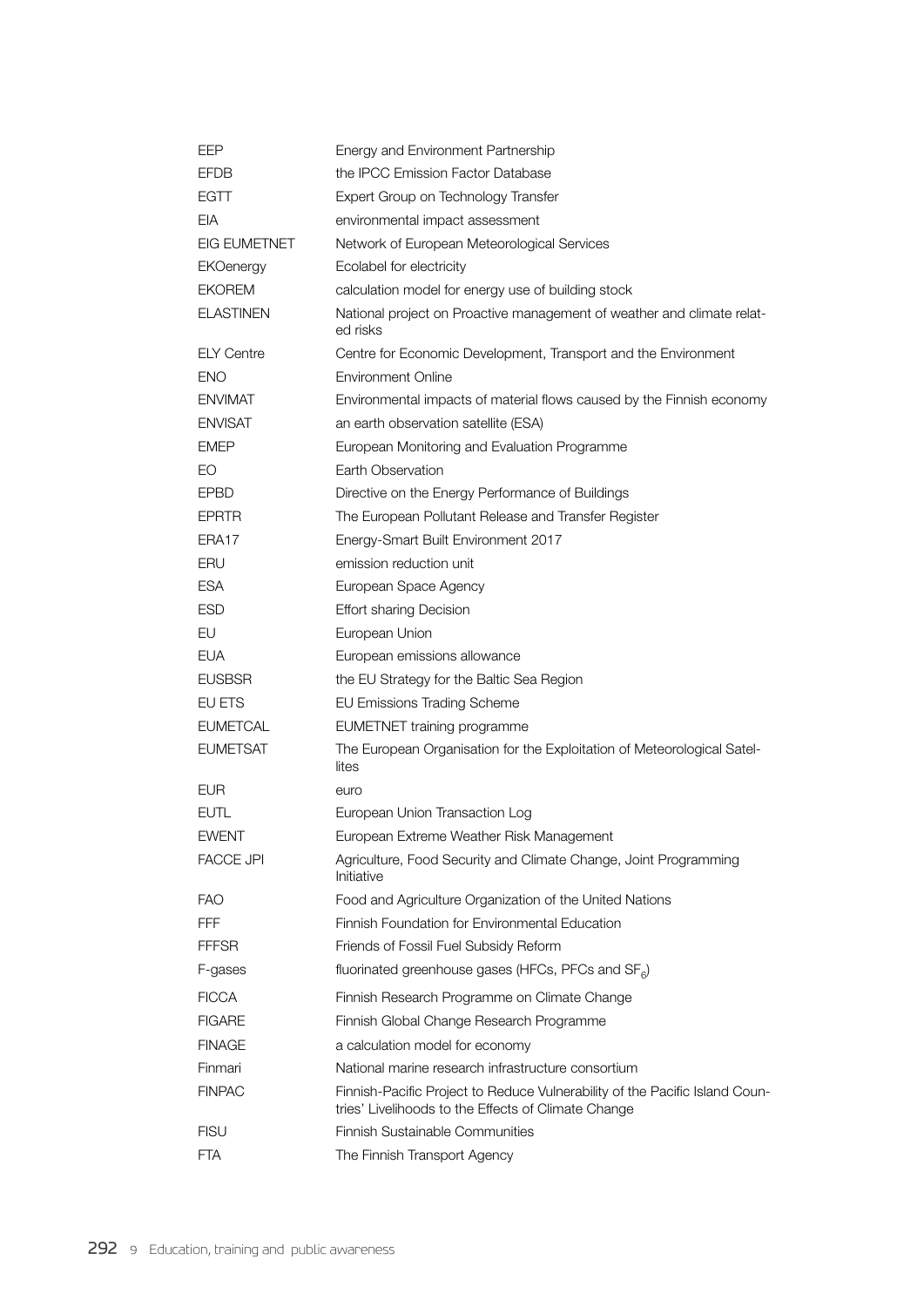| GAW              | Global Atmosphere Watch                                                      |
|------------------|------------------------------------------------------------------------------|
| FM               | forest management                                                            |
| FMI              | Finnish Meteorological Institute                                             |
| <b>FOMACOP</b>   | The Forest Management and Conservation Project                               |
| Finnfund         | The Finnish Fund for Industrial Cooperation Ltd                              |
| <b>FORBIO</b>    | research project on uncertainties, and risks to forests and                  |
|                  | forestry                                                                     |
| <b>FRES</b>      | Finnish Regional Emission Scenario model                                     |
| <b>FSC</b>       | Forest Stewardship Council                                                   |
| <b>GCF</b>       | Green Climate Fund                                                           |
| GCOS             | Global Climate Observing System                                              |
| GDP              | gross domestic product                                                       |
| GEF              | Global Environment Facility                                                  |
| <b>GEOSS</b>     | Global Earth Observation System of Systems                                   |
| GFRA             | Global Forest Resource Assessment                                            |
| <b>GGCA</b>      | Global Gender and Climate Alliance                                           |
| GHG              | greenhouse gas                                                               |
| <b>GNI</b>       | gross national income                                                        |
| <b>GNP</b>       | gross national product                                                       |
| <b>GPCC</b>      | Global Precipitation Climatology Centre                                      |
| <b>GPG</b>       | <b>IPCC Good Practice Guidance</b>                                           |
| <b>GSN</b>       | <b>GCOS Surface Network</b>                                                  |
| <b>GSOS</b>      | Global Climate Observing System                                              |
| <b>GTK</b>       | Geological Survey of Finland                                                 |
| GUAN             | GCOS Upper-Air Network                                                       |
| <b>GWP</b>       | Global warming potential                                                     |
| H <sub>2</sub> O | Forests and Water Research and Development Programme                         |
| ha               | hectare                                                                      |
| <b>HDD</b>       | heating degree day                                                           |
| HEI              | <b>Higher Education Institution</b>                                          |
| HEI ICI          | The Higher Education Institutions Institutional Cooperation Instrument       |
| <b>HELCOM</b>    | Baltic Marine Environment Protection Commission<br>(the Helsinki Commission) |
| <b>HFC</b>       | hydrofluorocarbons                                                           |
| <b>HINKU</b>     | Carbon Neutral Municipalities project                                        |
| <b>HPC</b>       | high performance computing                                                   |
| <b>HSY</b>       | Helsinki Region Environmental Services Authority                             |
| <b>HWP</b>       | harvested wood products                                                      |
| <b>IASC</b>      | International Arctic Science Committee                                       |
| <b>IBRD</b>      | International Bank for Reconstruction and Development                        |
| <b>ICAO</b>      | International Civil Aviation Organisation                                    |
| <b>ICES</b>      | The International Council for the Exploration of the Sea                     |
| <b>ICLEI</b>     | International Council for Local Environmental Initiatives                    |
| <b>ICOS</b>      | Integrated Carbon Observation System                                         |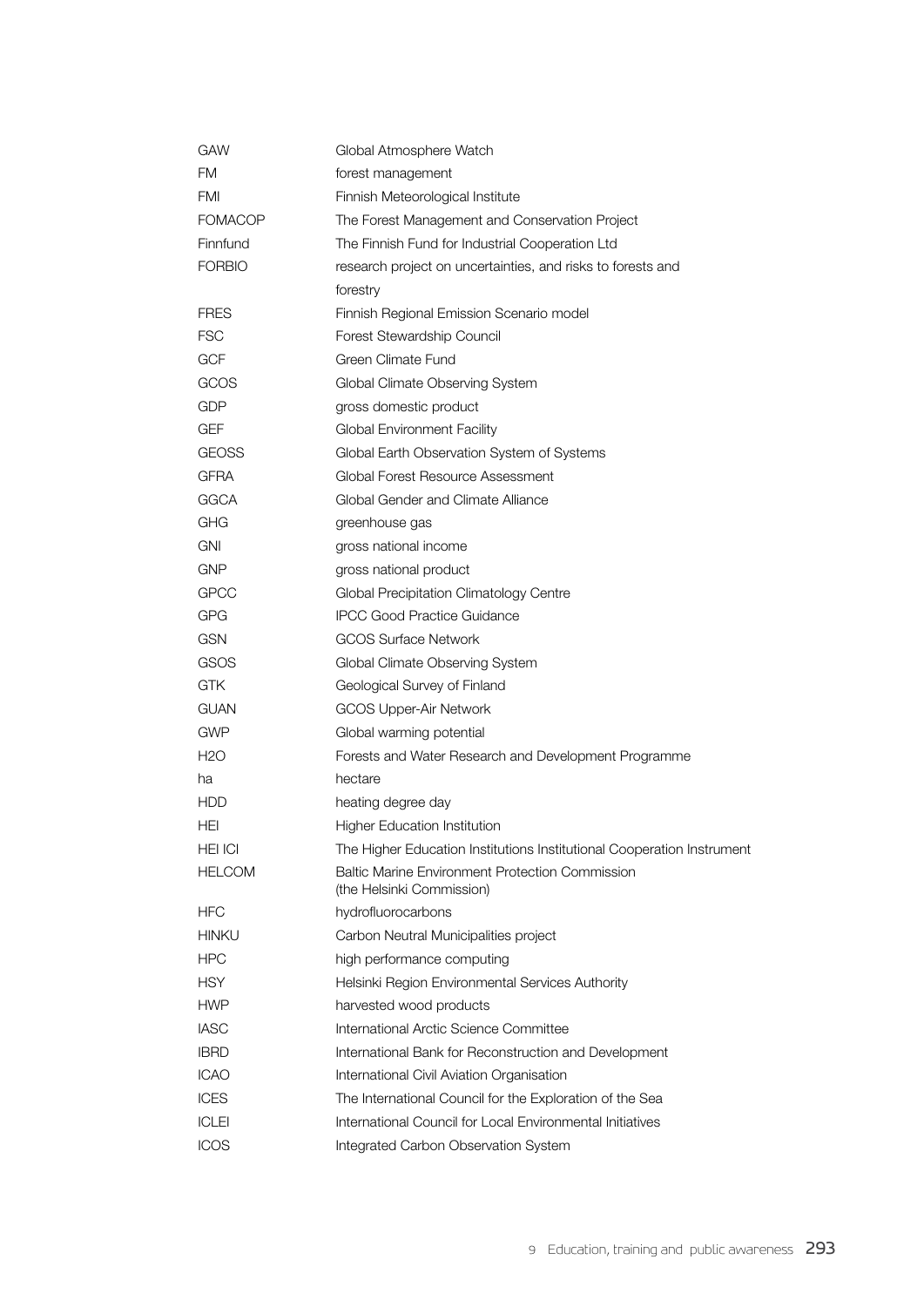| <b>ICP IM</b>      | International Cooperative Programme on Integrated Monitoring                                                                   |
|--------------------|--------------------------------------------------------------------------------------------------------------------------------|
| <b>ICRAF</b>       | World Agroforestry Centre                                                                                                      |
| ICT                | information and communication technology                                                                                       |
| <b>IDA</b>         | International Development Association                                                                                          |
| <b>IDA-HIPC</b>    | International Development Association-Heavily Indebted Poor Countries                                                          |
| <b>IDB</b>         | Inter-American Development Bank, Inter-American Investment<br>Corporation and Multilateral Investment Fund                     |
| IDB Sp.F.          | Inter-American Development Fund for Special Operations                                                                         |
| <b>IEA</b>         | International Energy Agency                                                                                                    |
| IEE                | Intelligent Energy Europe                                                                                                      |
| <b>IFAD</b>        | the International Fund for Agricultural Development                                                                            |
| <b>IGBP</b>        | International Geosphere-Biosphere Programme                                                                                    |
| <b>IGOs</b>        | intergovernmental organisations                                                                                                |
| <b>IHDP</b>        | International Human Dimensions Programme                                                                                       |
| <b>ILARI</b>       | Evaluation of impacts of climate change mitigation and climate policy<br>measures on the transport sector (a research project) |
| <b>ILMAPUSKURI</b> | Improving resilience to climate change and variation induced risks<br>in agriculture (a research project)                      |
| <b>ILMI</b>        | calculation model for emissions from air traffic                                                                               |
| IMF                | International Monetary Fund                                                                                                    |
| <b>IMO</b>         | International Maritime Organisation                                                                                            |
| <b>IMPAKTI</b>     | calculation tool for emission mitigation impact of measures promoting<br>the use of renewable energy                           |
| <b>IMPRESSIONS</b> | Impacts and risks from high-end scenarios: Strategies for innovative<br>solutions                                              |
| <b>INFORES</b>     | Implementation support of results and data of first National Forest Re-<br>sources Monitoring and Assessment                   |
| <b>INOGOV</b>      | Innovations in Climate Governance                                                                                              |
| <b>INSPIRE</b>     | Infrastructure for Spatial Information in the European Community                                                               |
| <b>IPCC</b>        | Intergovernmental Panel on Climate Change                                                                                      |
| <b>IRM</b>         | Initial Resource Mobilisation                                                                                                  |
| <b>ISTO</b>        | Climate Change Adaptation Research Programme                                                                                   |
| ITL                | Independent Transaction Log                                                                                                    |
| <b>IUFRO</b>       | International Union of Forest Research Organizations                                                                           |
| JI                 | Joint Implementation                                                                                                           |
| JPI                | Joint Programming Initiative                                                                                                   |
| <b>JPI Climate</b> | Connecting Climate Knowledge for Europe, Joint Programming Initiative                                                          |
| <b>KASVENER</b>    | greenhouse gas and energy balance model for municipalities                                                                     |
| <b>KAUTE</b>       | the Kalevi Sorsa Foundation                                                                                                    |
| <b>KUJA</b>        | The continuity management of municipalities                                                                                    |
| LC                 | The Laboratory of Chronology                                                                                                   |
| <b>LDCF</b>        | Least Developed Countries Fund                                                                                                 |
| LIDAR              | Light Detection and Ranging                                                                                                    |
| <b>LIISA</b>       | calculation model for emissions from road transportation                                                                       |
| <b>LIPASTO</b>     | calculation system to estimate emissions from the transport sector                                                             |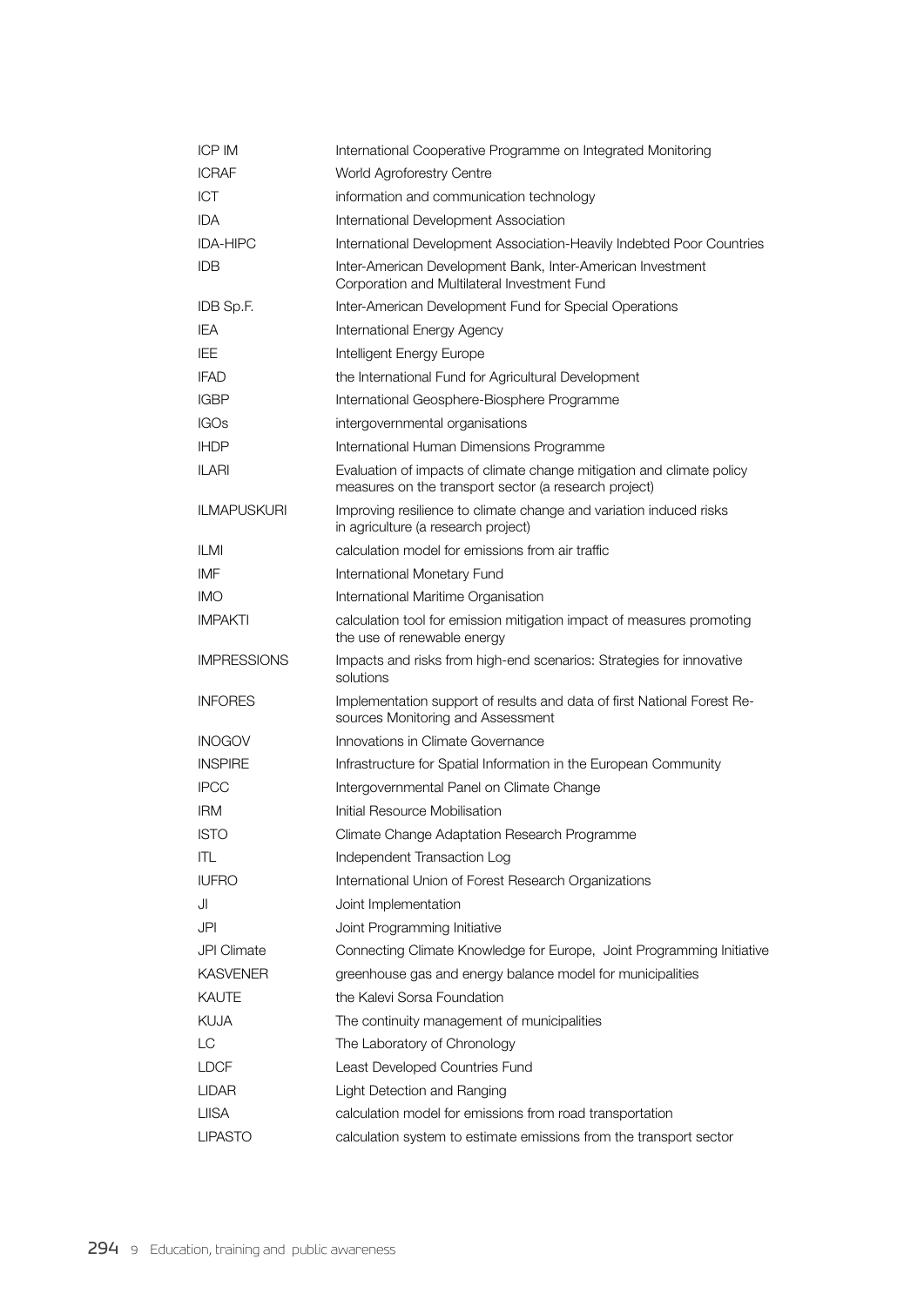| LNG               | liquefied natural gas                                                                    |
|-------------------|------------------------------------------------------------------------------------------|
| Luke              | Natural Resources Institute Finland                                                      |
| <b>LULUCF</b>     | Land Use, Land-Use Change and Forestry                                                   |
| <b>LUMA</b>       | Finland's Science Education Centre                                                       |
| <b>LUOVA</b>      | natural disaster warning system                                                          |
| LUT               | Lappeenranta University of Technology                                                    |
| <b>LYNET</b>      | consortium on natural resources and environment                                          |
| <b>MAAS</b>       | smart waste management, smart minigrids and mobility as a service                        |
| <b>MACSUR</b>     | Modelling European Agriculture with Climate Change for Food Security                     |
| <b>MARISPLAN</b>  | Marine Spatial Planning in a Changing Climate                                            |
| <b>MATO</b>       | the Research Programme for Environmental impacts of agriculture                          |
| <b>MAVERICK</b>   | Map-based Assessment of Vulnerability to Climate Change Employing<br>Regional Indicators |
| <b>MCCF</b>       | Multilateral Carbon Credit Fund                                                          |
| MEA               | multilateral environmental agreement                                                     |
| <b>MEDITATION</b> | Adaptation Platform for For climate change adaptation methods and<br>tools               |
| MEERI             | a calculation model for emissions from waterborne transport                              |
| MELA              | forest inventory-based projection system                                                 |
| <b>MEPS</b>       | minimum energy performance standards                                                     |
| <b>MERMAID</b>    | Innovative Multi-purpose off-shore platforms: planning, Design and op-<br>eration        |
| <b>METSO</b>      | Forest Biodiversity Programme for Southern Finland 2008-2025                             |
| <b>MIGA</b>       | Multilateral Investment Guarantee Agency                                                 |
| MМ                | <b>Mobility Management</b>                                                               |
| <b>MMR</b>        | Monitoring Mechanism Regulation                                                          |
| <b>MONIMET</b>    | a project about Climate Change Indicators and Vulnerability of Boreal                    |
|                   | Zone Applying Innovative Observation and Modeling Techniques                             |
| <b>MOOC</b>       | the Massive Open Online Course                                                           |
| Motiva            | company which promotes the efficient and sustainable use of energy<br>and materials      |
| ΜW                | megawatt                                                                                 |
| Ν                 | nitrogen                                                                                 |
| N <sub>2</sub> O  | nitrous oxide                                                                            |
| <b>NAFORMA</b>    | National Forest Resources Monitoring and Assessment                                      |
| <b>NASA</b>       | National Aeronautics and Space Administration                                            |
| <b>NCF</b>        | Nordic Climate Facility                                                                  |
| <b>NCoE</b>       | Nordic centres of Excellence                                                             |
| NDF               | Nordic Development Fund                                                                  |
| <b>NEEAP</b>      | National Energy Efficiency Action Plan                                                   |
| <b>NEFCO</b>      | Nordic Environmental Financing Corporation                                               |
| <b>NEMO</b>       | Model for ocean climate research                                                         |
| New Energy        | The programme on energy transition                                                       |
| NFI               | National Forest Inventory                                                                |
| NFMA              | National Forest Monitoring and Assessment program                                        |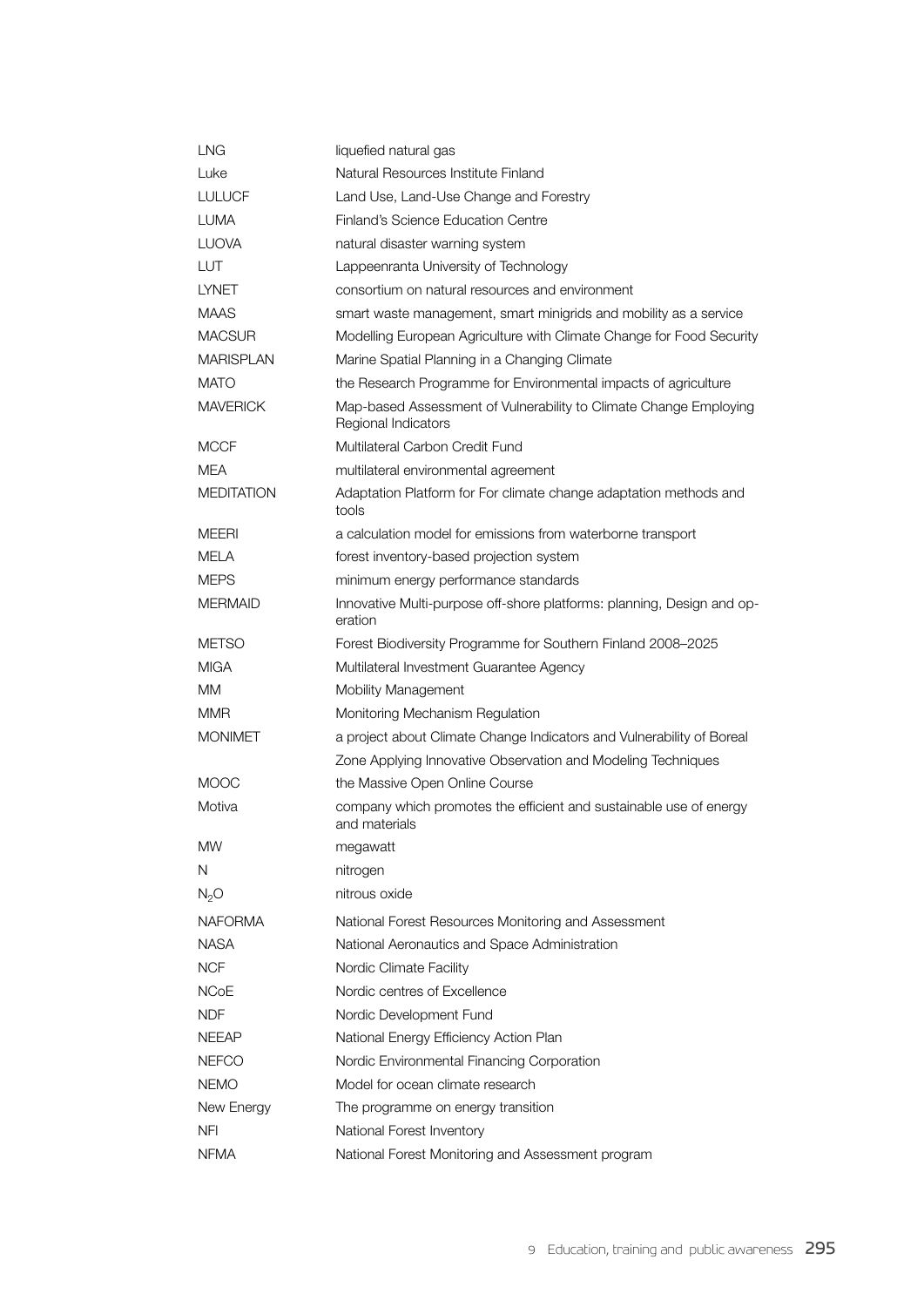| <b>NFS</b>      | <b>National Forest Strategy</b>                                                                                                                                     |
|-----------------|---------------------------------------------------------------------------------------------------------------------------------------------------------------------|
| NGO             | non-governmental organization                                                                                                                                       |
| <b>NFP</b>      | National Forest Programme Facility                                                                                                                                  |
| <b>NHMS</b>     | National Hydro-Meteorological Service                                                                                                                               |
| <b>NIR</b>      | National Inventory Report                                                                                                                                           |
| <b>NMHS</b>     | national meteorological and hydrological service                                                                                                                    |
| <b>NMVOC</b>    | non-methane volatile organic compound                                                                                                                               |
| <b>NOAK</b>     | The Nordic Working Group for Global Climate Negotiations                                                                                                            |
| <b>NORDRESS</b> | Nordic center of Excellence on Resilience Societal Security                                                                                                         |
| <b>NSIDC</b>    | National Snow and Ice Data Center                                                                                                                                   |
| <b>NSS</b>      | North-South-South                                                                                                                                                   |
| <b>NZEB</b>     | Nearly zero-energy regulations for new buildings                                                                                                                    |
| O3SAF           | Satellite Application Facility on Ozone & Atmospheric Chemistry<br>Monitoring                                                                                       |
| ODA             | official development assistance                                                                                                                                     |
| OECD            | Organisation for Economic Cooperation and Development                                                                                                               |
| OECD DAC        | OECD Development Assistance Committee                                                                                                                               |
| OPAL-Life       | Optimizing agricultural land use to mitigate climate change                                                                                                         |
| <b>OPENNESS</b> | Operationalisation of natural capital and ecosystem services                                                                                                        |
| OPERA           | Operational Programme for the Exchange of Weather Radar Information                                                                                                 |
| OPTICA          | Beyond Carbon - Climate Change Mitigation by Optimizing Forest<br>Management for Timber, Carbon and Albedo (a research project funded<br>by the Academy of Finland) |
| PaMs            | Policies and Measures                                                                                                                                               |
| <b>PCF</b>      | World Bank's Prototype Carbon Fund                                                                                                                                  |
| <b>PFA</b>      | Participatory Sustainable Forest Management                                                                                                                         |
| <b>PFC</b>      | perfluorocarbons                                                                                                                                                    |
| <b>PISA</b>     | Programme for International Student Assessment                                                                                                                      |
| PJ              | petajoule                                                                                                                                                           |
| <b>PLUMES</b>   | Pathways Linking Uncertainties in Model Projections of Climate and its<br><b>Effects</b>                                                                            |
| <b>POLIREM</b>  | calculation model for energy use of building stock                                                                                                                  |
| <b>PPP</b>      | public-private partnerships                                                                                                                                         |
| <b>PROVIA</b>   | The Programme of Research on Climate Change Vulnerability, Impacts<br>and Adaptation                                                                                |
| <b>PSD</b>      | private sector development                                                                                                                                          |
| <b>PSFM</b>     | Participatory Sustainable Forest Management                                                                                                                         |
| QA              | quality assurance                                                                                                                                                   |
| $\rm QC$        | quality control                                                                                                                                                     |
| R&D             | research and development                                                                                                                                            |
| RAILI           | calculation model for emissions from railways                                                                                                                       |
| <b>RCE</b>      | Regional Centre of Expertise                                                                                                                                        |
| <b>RCs</b>      | Regional Councils                                                                                                                                                   |
| RD&D            |                                                                                                                                                                     |
|                 | research, development and demonstration                                                                                                                             |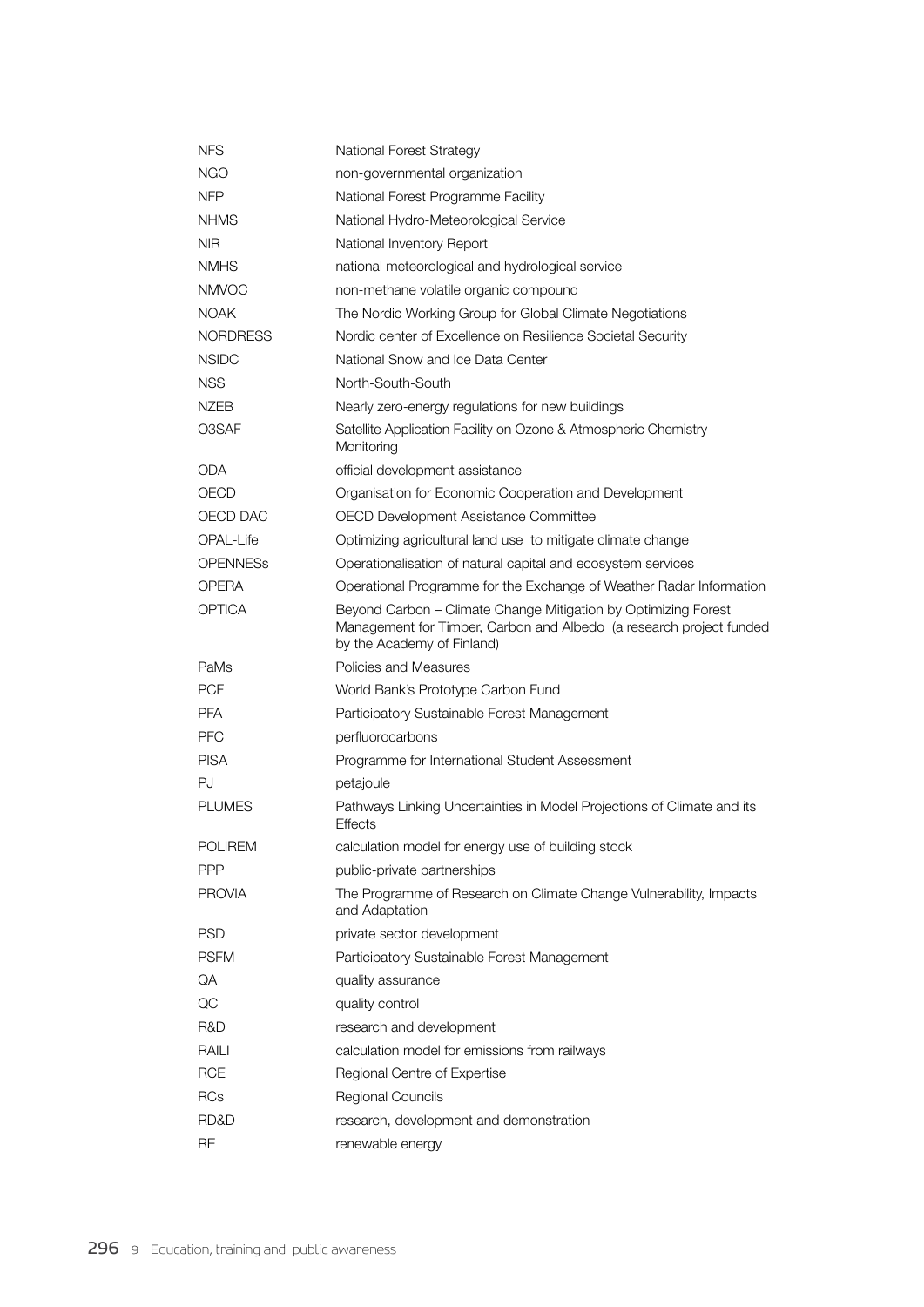| RECAST               | project to improve forecasting methodology for extreme weather event<br>frequencies                            |
|----------------------|----------------------------------------------------------------------------------------------------------------|
| <b>RECLAIM</b>       | Redefining energy and climate policies in least developed countries                                            |
| <b>REDD</b>          | Reducing Emissions from Deforestation and Forest Degradation                                                   |
| REMA                 | a model for forecasting the development of energy consumption in the<br>building stock                         |
| <b>REMO</b>          | The regional climate model                                                                                     |
| RMU                  | removal unit                                                                                                   |
| SAON                 | Sustaining Arctic Observing Networks                                                                           |
| <b>SCCF</b>          | Special Climate Change Fund                                                                                    |
| <b>SEEMP</b>         | Ship Energy Efficiency Management Plan                                                                         |
| SELECT               | Environomical Pathways for Sustainable Energy Services                                                         |
| SF <sub>6</sub>      | sulphur hexafluoride                                                                                           |
| <b>SFM</b>           | Sustainable Forest Management                                                                                  |
| <b>SGT Programme</b> | Sustainable Global Technologies Programme                                                                      |
| <b>SHOCS</b>         | Strengthening Hydrometeorological Operations and Services in Caribbe-<br>an SIDS (a capacity building project) |
| <b>SIDS</b>          | Small Island Developing States                                                                                 |
| <b>SIETO</b>         | Weather- and Climate assessment and procedures (project)                                                       |
| Sitra                | Finnish Innovation Fund                                                                                        |
| <b>SMEs</b>          | small and medium-sized enterprises                                                                             |
| SMHI                 | the Swedish Meteorological and Hydrological Institute                                                          |
| SOOP                 | The so-called ship of opportunity                                                                              |
|                      | SOPEUTUMISENTILA State of Adaptation Assessment project                                                        |
| SPEK                 | The Finnish National Rescue Association                                                                        |
| <b>SPREP</b>         | Secretariat of the Pacific Regional Environmental Programme                                                    |
| <b>SSWSS</b>         | Severe Storm Warning Service for Sri Lanka                                                                     |
| StreFoMon            | Strengthening Research Capacity for Sustainable Forest Management in<br>Mongolia                               |
| SUCCEED              | Sustainable Climate Change and Energy Education Development                                                    |
| <b>SUFORD</b>        | Sustainable Forestry for Rural Development project                                                             |
| <b>SWIPA</b>         | Snow, Water, Ice and Permafrost in the Arctic (a report)                                                       |
| Trafi                | Finnish Transport Safety Agency                                                                                |
| <b>THL</b>           | the National Institute for Health and Welfare                                                                  |
| <b>TUKES</b>         | Finnish Safety and Chemicals Agency                                                                            |
| <b>SYKE</b>          | Finnish Environment Institute                                                                                  |
| <b>TEC</b>           | Technology Executive Committee                                                                                 |
| <b>Tekes</b>         | Finnish Funding Agency for Technology and Innovation                                                           |
| TEM                  | the Ministry of Economic Affairs and Employment                                                                |
| <b>TERI</b>          | The Nordic office of the Energy and Resources Institute                                                        |
| TF                   | <b>Trust Fund</b>                                                                                              |
| Tg                   | teragram                                                                                                       |
| <b>TGF</b>           | <b>Testing Ground Facility</b>                                                                                 |
| TJ                   | Terajoule                                                                                                      |
| <b>TOC</b>           | total organic carbon                                                                                           |